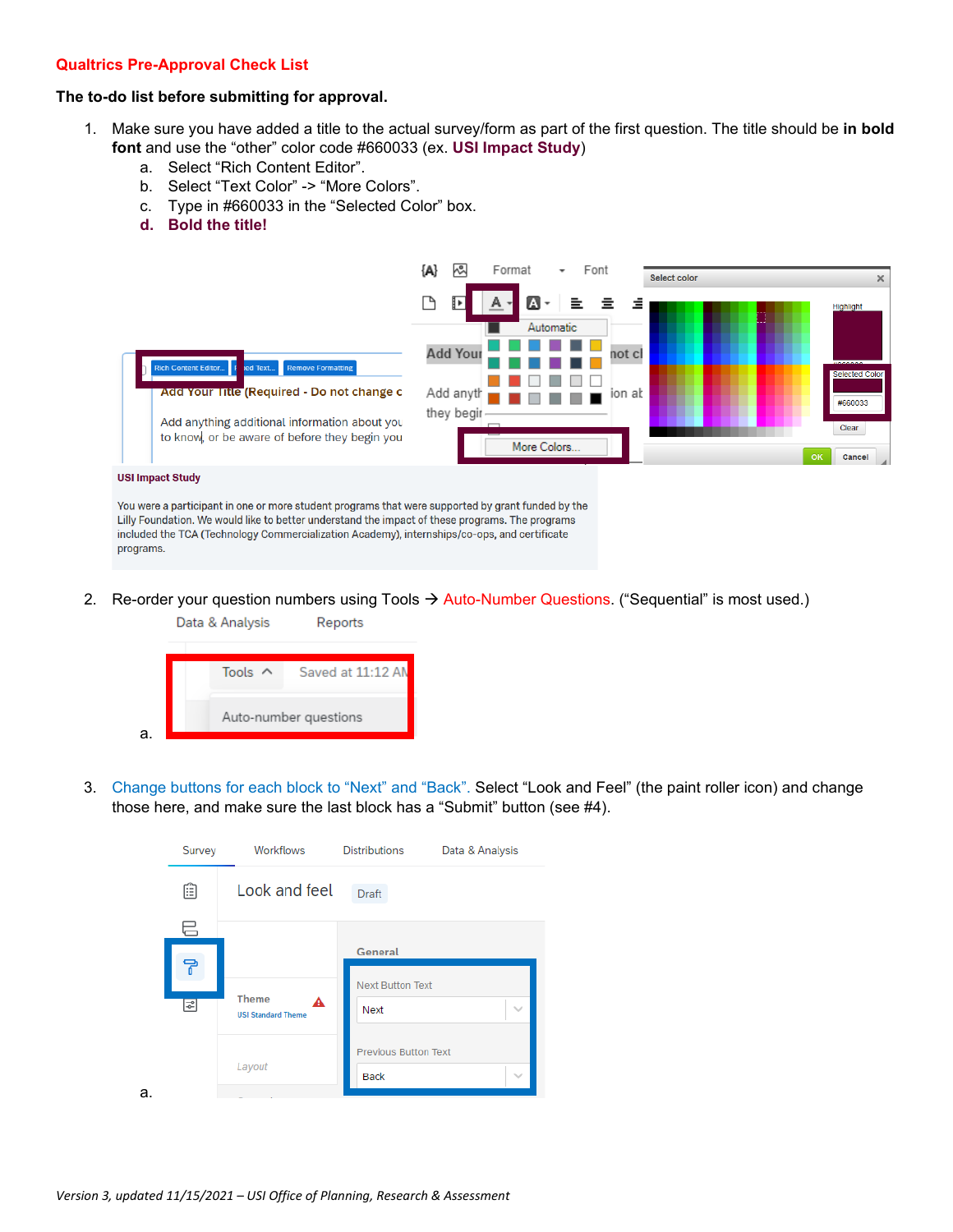### **Qualtrics Pre-Approval Check List**

- 4. Add a "Submit" button on the last question. To do this, move the last question to a new block, then change the next button text to Submit. (Click on Block name (top left corner of start of block, Block #)  $\rightarrow$  the left-side window will display "Next/Previous button text" (select this). If you have a short form that does not have any page breaks or display logic (i.e. the respondent will see all the questions at once and there are no skips), you do not need to put the last question in a new block, just change the next button text to be Submit.
- 5. Run Spell-check using Tools  $\rightarrow$  Review  $\rightarrow$  Spell Check

#### 6. Survey Options Tab – Make these changes

- a. Survey Options General: Change the Survey Display Name
- b. Survey Options Responses:
	- i. Enable the Back button
	- ii. Disable allow respondents to finish later
	- iii. Choose how to handle incomplete response (this will vary between surveys and what you want)